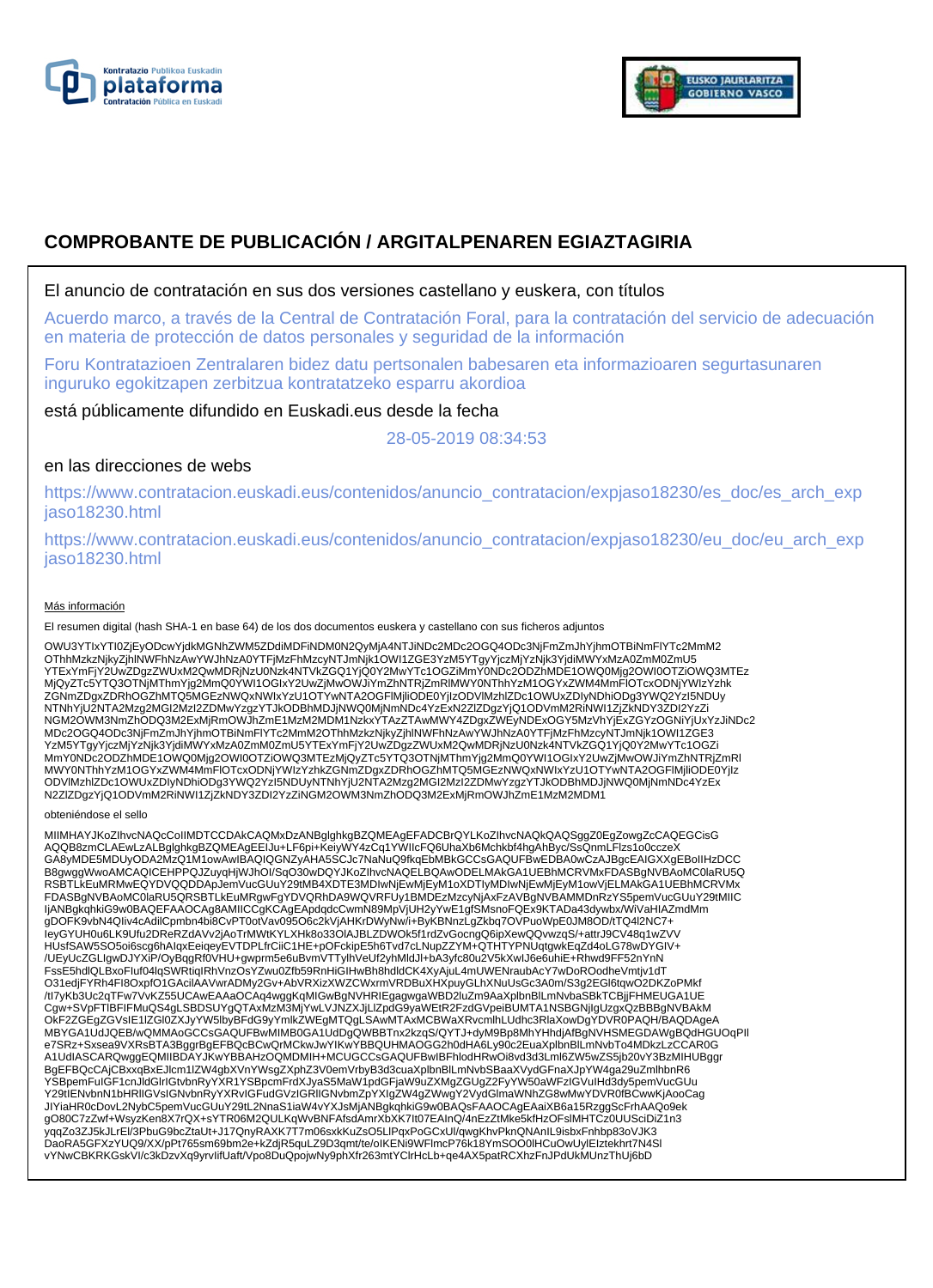



2P231EPSy4qvgKCXmAxCyW6To3LCa+lhhmzhcrZFDShO4U+mTJBQSNNZS8gdVyLO1L1LU5zioaAo6vdtlRL/fZE/QY3nBw2wwq22 t+8o98Tl2ck2fHQqpDpYYzl9r40OL77d9R0muOnITHbPumy1A5xp/Squmk6ftoXL9+7TP4LV4xP/1TbhR5eBdfKXmt6oO7xpFqhy 9ZAaBgkqhkiG9w0BCQMxDQYLKoZlhvcNAQkQAQQwHAYJKoZlhvcNAQkFMQ8XDTE5MDUyODA2MzQ1M1owLwYJKoZlhvcNAQkEMSIE IBuQoEA3YTWlu2Eyve7c1dBZX1hGz8bdv/GpP2Fkax6SMIGJBgsqhkiG9w0BCRACLzF6MHgwdjB0BCDNdwo7pQBbrD9u8p5/pMe+ oe9BvllSU1baDdGPBFySGTBQMDykOjA4MQswCQYDVQQGEwJFUzEUMBIGA1UECgwLSVpFTIBFIFMuQS4xEzARBgNVBAMMCkl6ZW5w<br>ZS5jb20CEHPPQJZuyqHjWJhOl/SqO30wDQYJKoZIhvcNAQEBBQAEggIABuVSU6QdRF1W2pfJA7Bpl+ve3ZSN1zOhwv1t1p8XpwlX Expression-HadvagnsPWpEVW+f0w1DChgE0Zz/YjWLVL9l9Uc0Dd4kLcyMddCPFKGnTxqvcKbcHHul2y3G6RQKtJPXH<br>iznDwlq1Yka2yWOBGL3k9ft5ixDWV9Wl8VMzlsg4uWi/vkZ3pGJ3+2McYfdBBCZiJJ3wUWNXH1KYKRSsthPrClmOnkLUfxw7LOd7 K/3AUtvblr8ZI5AGPpjXc/GuG0CXk7mxCl4NFyOzFKQUGkq4Ybx+Of8ZpYUE42e37J52NthdiHSptG+RjKRqINHY9m720Z7nAu9m Mh/HBIFjNvPDSDcsXwV2bx7F81yyl5abARrXAiYBUs7gEwDYMEdLrumz/Xp7fMpKDlR135gAa1QOveFVnZkmE9JiceEuS7TSl3UW sXYS3ExhqtqsvkBbqLcpE9XmDtgvb4XVGlck8ZMo5PFgEZpAo+svgS+YJsDTIAy3JSxNV5oa2ZXm/5Z+B7TSbfXBVe1DKL4C+CRz k+VwmPtN8yf0W6QnZeLYExJJARIN/ThiKo+U8agXbtnCwHP6JTNv8sD+Xv10Bb/ZpZvqY/odXZIE4q773n9oCliYeBkrmUPQHd+b gBsZiqtd3pMe14pBeJ11U1x7ho1qhJXIYjMBxVo=

### Kontratuaren iragarkia, gaztelaniaz eta eskaraz, izenburuekin

Acuerdo marco, a través de la Central de Contratación Foral, para la contratación del servicio de adecuación en materia de protección de datos personales y seguridad de la información

Foru Kontratazioen Zentralaren bidez datu pertsonalen babesaren eta informazioaren segurtasunaren inguruko egokitzapen zerbitzua kontratatzeko esparru akordioa

Euskadi.eus webgunean argitaratzen da data honetatik

2019-05-28 08:34:53

### web hauen helbideetan

https://www.contratacion.euskadi.eus/contenidos/anuncio\_contratacion/expjaso18230/es\_doc/es\_arch\_exp jaso18230.html

https://www.contratacion.euskadi.eus/contenidos/anuncio contratacion/expjaso18230/eu doc/eu arch exp jaso18230.html

### Informazio gehiago

Bi dokumentuen (euskara eta gaztelania) laburpen digitala (hash SHA-1, 64 oinarriarekin), erantsitako fitxategiekin

OWU3YTIxYTI0ZjEyODcwYjdkMGNhZWM5ZDdiMDFiNDM0N2QyMjA4NTJiNDc2MDc2OGQ4ODc3NjFmZmJhYjhmOTBiNmFlYTc2MmM2 OThhMzkzNjkyZjhINWFhNzAwYWJhNzA0YTFjMzFhMzcyNTJmNjk1OWI1ZGE3YzM5YTgyYjczMjYzNjk3YjdiMWYxMzA0ZmM0ZmU5 YTExYmFjY2UwZDgzZWUxM2QwMDRjNzU0Nzk4NTVkZGQ1YjQ0Y2MwYTc1OGZiMmY0NDc2ODZnMDE1OWQ0Mjg2OWI0OTZiOWQ3MTEz NGM2OWM3NmZhODQ3M2ExMjRmOWJhZmE1MzM2MDM1NzkxYTAzZTAwMWY4ZDgxZWEyNDExOGY5MzVhYjExZGYzOGNiYjUxYzJiNDc2 MDc2OGQ4ODc3NjFmZmJhYjhmOTBiNmFlYTc2MmM2OThhMzkzNjkyZjhlNWFhNzAwYWJhNzA0YTFjMzFhMzcyNTJmNjk1OWI1ZGE3 www.winim.com/inimes/winimes/winimes/winimes/winimes/winimes/winimes/winimes/winimes/winimes/winimes/winimes/w<br>MmY0NDc2ODZhMDE1OWQ0Mjg2OWI0OTZiOWQ3MTEzMjQyZTc5YTQ3OTNjMThmYjg2MmQ0YWI1OGlxY2UwZjMwOWJiYmZhNTRjZmRI MWY0NThhYzM1OGYxZWM4MmFIOTcxODNjYWIzYzhkZGNmZDgxZDRhOGZhMTQ5MGEzNWQxNWIxYzU1OTYwNTA2OGFlMjliODE0YjIz<br>ODVlMzhlZDc1OWUxZDIyNDhiODg3YWQ2YzI5NDUyNTNhYjU2NTA2Mzg2MGI2MzI2ZDMwYzgzYTJkODBhMDJjNWQ0MjNmNDc4YzEx N2ZIZDgzYjQ1ODVmM2RiNWI1ZjZkNDY3ZDI2YzZiNGM2OWM3NmZhODQ3M2ExMjRmOWJhZmE1MzM2MDM1

denboran digitalki zigilatu zuena

#### zigilua lortzen

MIIMHAYJKoZIhvcNAQcCoIIMDTCCDAkCAQMxDzANBglghkgBZQMEAgEFADCBrQYLKoZIhvcNAQkQAQSgqZ0EgZowqZcCAQEGCisG AQQB8zmCLAEwLzALBglghkgBZQMEAgEEIJu+LF6pi+KeiyWY4zCq1YWIIcFQ6UhaXb6Mchkbf4hgAhByc/SsQnmLFlzs1o0cczeX GA8yMDE5MDUyODA2MzQ1M1owAwIBAQIQGNZyAHA5SCJc7NaNuQ9fkqEbMBkGCCsGAQUFBwEDBA0wCzAJBgcEAIGXXgEBoIIHzDCC B8gwggWwoAMCAQICEHPPQJZuyqHjWJhOI/SqO30wDQYJKoZIhvcNAQELBQAwODELMAkGA1UEBhMCRVMxFDASBgNVBAoMC0laRU5Q RSBTLKEuMRMwEQYDVQQDDApJemVucGUuY29tMB4XDTE3MDIwNjEwMjEyM1oXDTIyMDIwNjEwMjEyM1owVjELMAkGA1UEBhMCRVMx FDASBgNVBAoMC0laRU5QRSBTLkEuMRgwFgYDVQRhDA9WQVRFUy1BMDEzMzcyNjAxFzAVBgNVBAMMDnRzYS5pemVucGUuY29tMIIC